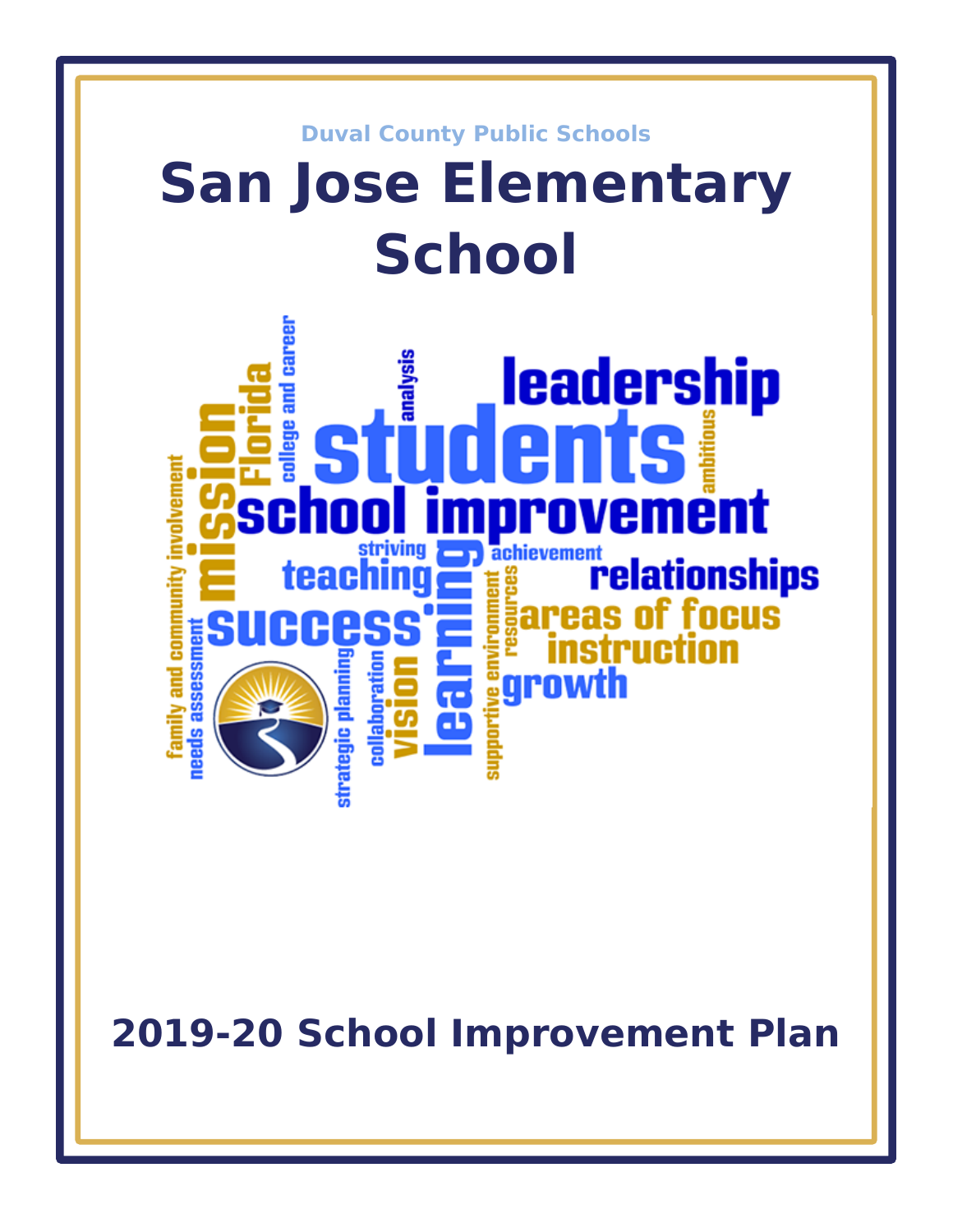# **Table of Contents**

| <b>School Demographics</b>            | 3  |
|---------------------------------------|----|
| <b>Purpose and Outline of the SIP</b> | 4  |
| <b>School Information</b>             | 5  |
| <b>Needs Assessment</b>               | 7  |
| <b>Planning for Improvement</b>       | 11 |
| <b>Title I Requirements</b>           | 14 |
| <b>Budget to Support Goals</b>        | 15 |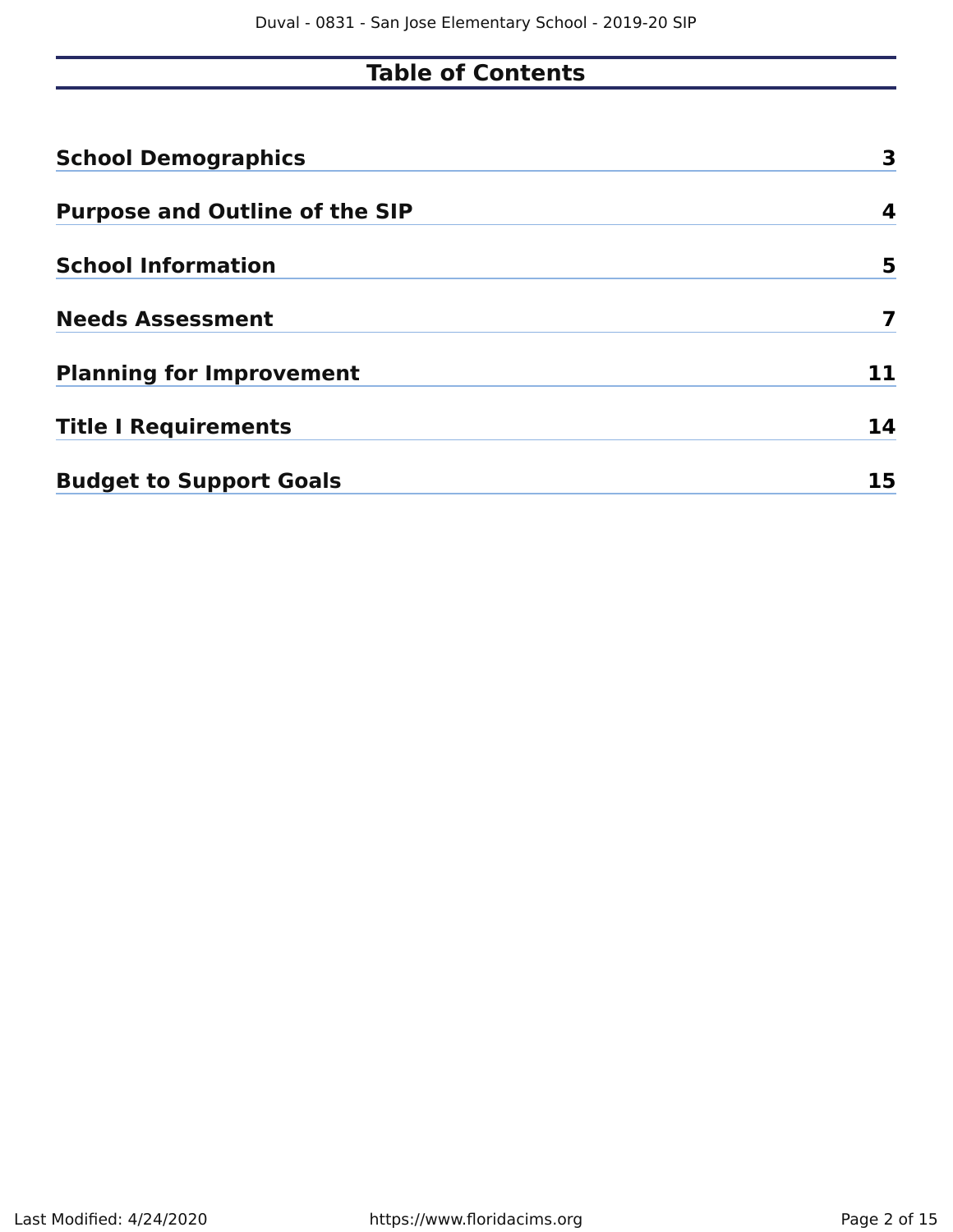Duval - 0831 - San Jose Elementary School - 2019-20 SIP

# **San Jose Elementary School**

5805 SAINT AUGUSTINE RD, Jacksonville, FL 32207

http://www.duvalschools.org/sanjose

<span id="page-2-0"></span>**Demographics**

# **Principal: Paula Smith** Start Date for this Principal: 7/31/2019

| <b>2019-20 Status</b><br>(per MSID File)                                                                                            | Active                                                                                                                                                                                                                                                              |
|-------------------------------------------------------------------------------------------------------------------------------------|---------------------------------------------------------------------------------------------------------------------------------------------------------------------------------------------------------------------------------------------------------------------|
| <b>School Type and Grades Served</b><br>(per MSID File)                                                                             | <b>Elementary School</b><br><b>PK-5</b>                                                                                                                                                                                                                             |
| <b>Primary Service Type</b><br>(per MSID File)                                                                                      | K-12 General Education                                                                                                                                                                                                                                              |
| 2018-19 Title I School                                                                                                              | Yes                                                                                                                                                                                                                                                                 |
| 2018-19 Economically<br><b>Disadvantaged (FRL) Rate</b><br>(as reported on Survey 3)                                                | 100%                                                                                                                                                                                                                                                                |
| 2018-19 ESSA Subgroups Represented<br>(subgroups with 10 or more students)<br>(subgroups in orange are below the federal threshold) | <b>Asian Students</b><br><b>Black/African American Students</b><br><b>Economically Disadvantaged Students</b><br>English Language Learners<br><b>Hispanic Students</b><br><b>Multiracial Students</b><br><b>Students With Disabilities</b><br><b>White Students</b> |
| <b>School Grade</b>                                                                                                                 | 2018-19: C                                                                                                                                                                                                                                                          |
|                                                                                                                                     | 2017-18: C                                                                                                                                                                                                                                                          |
|                                                                                                                                     | 2016-17: C                                                                                                                                                                                                                                                          |
| <b>School Grades History</b>                                                                                                        | 2015-16: D                                                                                                                                                                                                                                                          |
|                                                                                                                                     | 2014-15: D                                                                                                                                                                                                                                                          |
|                                                                                                                                     | 2013-14: D                                                                                                                                                                                                                                                          |
| 2019-20 School Improvement (SI) Information*                                                                                        |                                                                                                                                                                                                                                                                     |
| <b>SI Region</b>                                                                                                                    | Northeast                                                                                                                                                                                                                                                           |
| <b>Regional Executive Director</b>                                                                                                  | <b>Dustin Sims</b>                                                                                                                                                                                                                                                  |
| <b>Turnaround Option/Cycle</b>                                                                                                      |                                                                                                                                                                                                                                                                     |
| <b>Year</b>                                                                                                                         |                                                                                                                                                                                                                                                                     |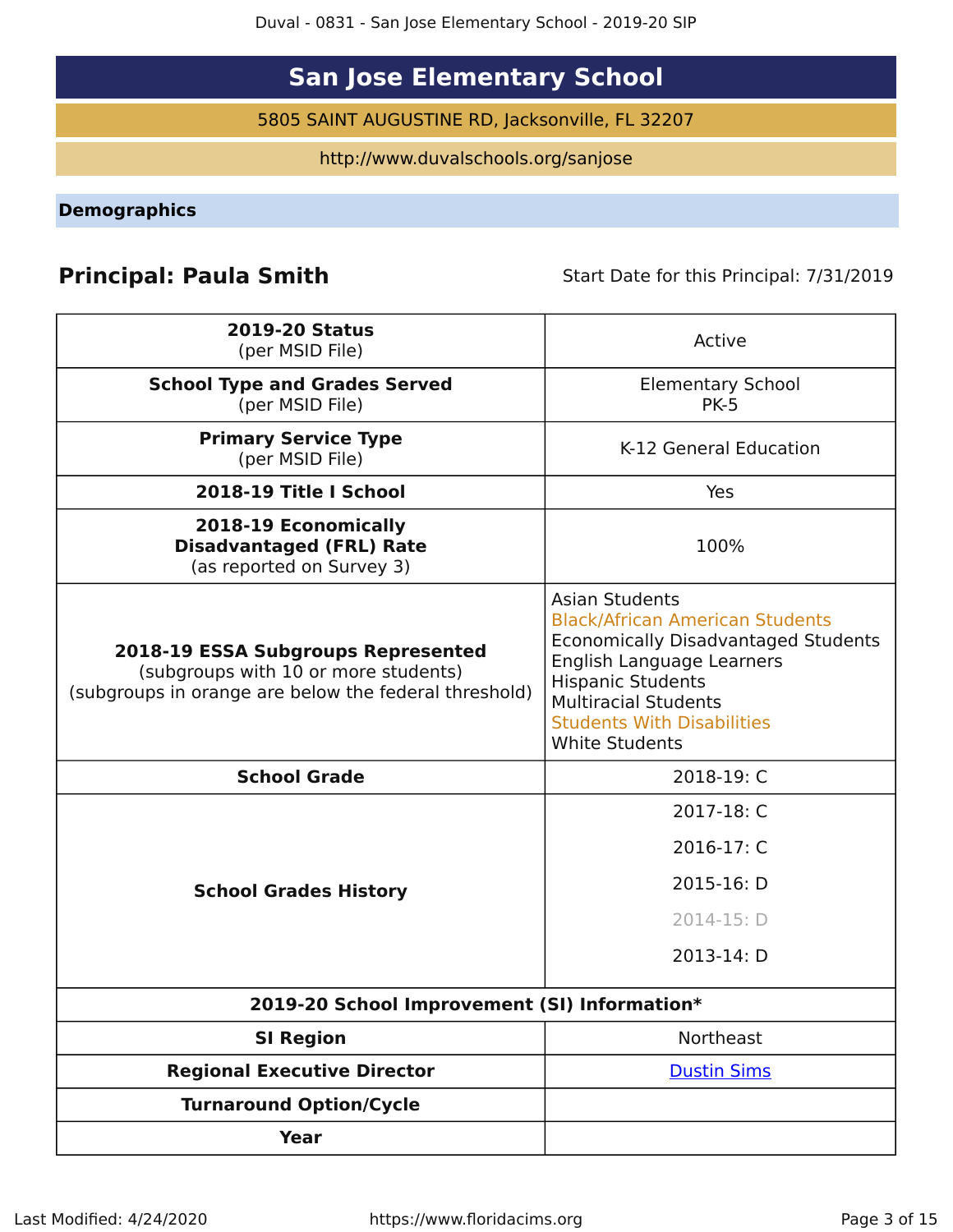| <b>Support Tier</b> | NOT IN DA |
|---------------------|-----------|
| <b>ESSA Status</b>  | TS&I      |

\* As defined under Rule 6A-1.099811, Florida Administrative Code. For more information, [click](/downloads?category=da-forms) [here](/downloads?category=da-forms).

## **School Board Approval**

This plan was approved by the Duval County School Board on 10/1/2019.

## **SIP Authority**

Section 1001.42(18), Florida Statutes, requires district school boards to annually approve and require implementation of a Schoolwide Improvement Plan (SIP) for each school in the district that has a school grade of D or F. This plan is also a requirement for Targeted Support and Improvement (TS&I) and Comprehensive Support and Improvement (CS&I) schools pursuant to 1008.33 F.S. and the Every Student Succeeds Act (ESSA).

To be designated as TS&I, a school must have one or more ESSA subgroup(s) with a Federal Index below 41%. This plan shall be approved by the district. There are three ways a school can be designated as CS&I:

- 1. have a school grade of D or F
- 2. have a graduation rate of 67% or lower
- 3. have an overall Federal Index below 41%.

For these schools, the SIP shall be approved by the district as well as the Bureau of School Improvement.

The Florida Department of Education (FDOE) SIP template meets all statutory and rule requirements for traditional public schools and incorporates all components required for schools receiving Title I funds. This template is required by State Board of Education Rule 6A-1.099811, Florida Administrative Code, for all non-charter schools with a current grade of D or F, or a graduation rate 67% or less. Districts may opt to require a SIP using a template of its choosing for schools that do not fit the aforementioned conditions. This document was prepared by school and district leadership using the FDOE's school improvement planning web application located at [www.floridacims.org.](https://www.floridacims.org)

### <span id="page-3-0"></span>**Purpose and Outline of the SIP**

The SIP is intended to be the primary artifact used by every school with stakeholders to review data, set goals, create an action plan and monitor progress. The Florida Department of Education encourages schools to use the SIP as a "living document" by continually updating, refining and using the plan to guide their work throughout the year. This printed version represents the SIP as of the "Date Modified" listed in the footer.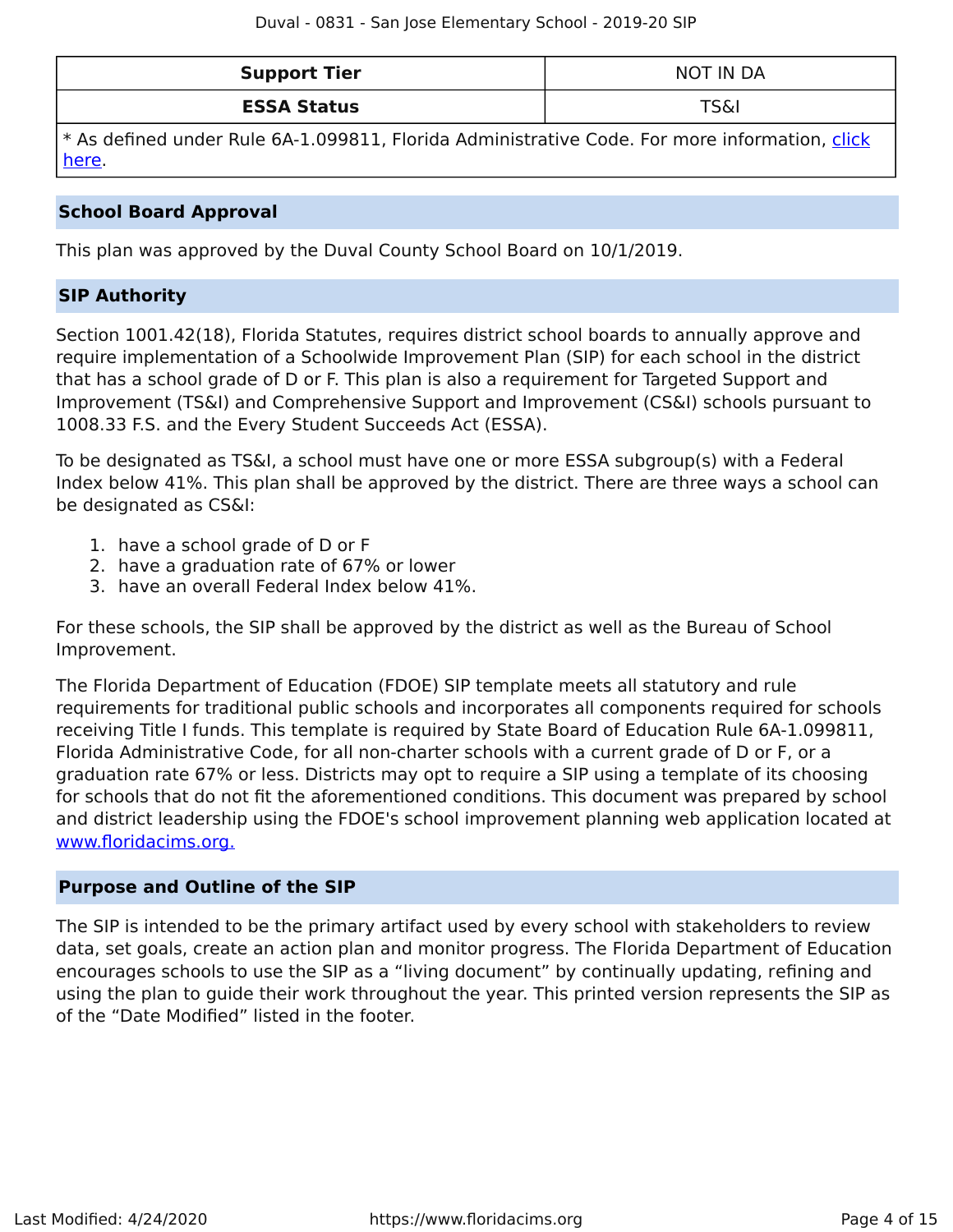## **Part I: School Information**

#### <span id="page-4-0"></span>**School Mission and Vision**

#### **Provide the school's mission statement**

At San Jose Elementary, we will empower students to become lifelong learners and responsible citizens. Teach little Readers to become future leaders.

#### **Provide the school's vision statement**

At San Jose Elementary, we believe that all children can learn. No children will be left behind. No exceptions. No excuses.

#### **School Leadership Team**

#### **Membership**

Identify the name, email address and position title for each member of the school leadership team**:**

| <b>Name</b>        | <b>Title</b>               | <b>Job Duties and Responsibilities</b> |
|--------------------|----------------------------|----------------------------------------|
| Smith, Paula       | Principal                  |                                        |
| Naylor, Rachel     | <b>Assistant Principal</b> |                                        |
| Crespo, Jennifer   | <b>Instructional Coach</b> |                                        |
| Geoghagan, Rebecca | <b>Instructional Coach</b> |                                        |

#### **Early Warning Systems**

#### **Current Year**

#### **The number of students by grade level that exhibit each early warning indicator listed:**

| <b>Indicator</b>                      | <b>Grade Level</b> |           |                |           |                |                |                |                |          |          |                  |                |          |              |
|---------------------------------------|--------------------|-----------|----------------|-----------|----------------|----------------|----------------|----------------|----------|----------|------------------|----------------|----------|--------------|
|                                       | K.                 | 1         | $\overline{2}$ | 3         | $\mathbf{4}$   | 5              |                |                |          |          | 6 7 8 9 10 11 12 |                |          | <b>Total</b> |
| Number of students<br>enrolled        | 105                | 141       | 106 137 119    |           |                | 109            | $\overline{0}$ | $\overline{0}$ | $\Omega$ | $\Omega$ | $\Omega$         | $\Omega$       | $\Omega$ | 717          |
| <b>Attendance below 90</b><br>percent | 20                 | <b>20</b> | 27             | <b>10</b> | $-5$           | $2000$         |                |                |          | $\Omega$ | $\overline{0}$   | $\overline{0}$ | $\sim 0$ | -84          |
| One or more suspensions               | 5                  | 20        | 10             | 8         | 15             | 10             | $\Omega$       | $\Omega$       | $\Omega$ | $\Omega$ | $\Omega$         | $\Omega$       | $\Omega$ | 68           |
| Course failure in ELA or<br>Math      | $\Omega$           | $\Omega$  | $\overline{0}$ | 13        | $\overline{0}$ | $\overline{0}$ | 000            |                |          | $\Omega$ | $\overline{0}$   | $\overline{0}$ | - 0      | 13           |
| Level 1 on statewide<br>assessment    | 0                  | $\Omega$  | $\Omega$       | 10        | 51             | 40             | - 0            | $\Omega$       | $\Omega$ | $\Omega$ | $\Omega$         | $\Omega$       | $\Omega$ | 101          |

#### **The number of students with two or more early warning indicators:**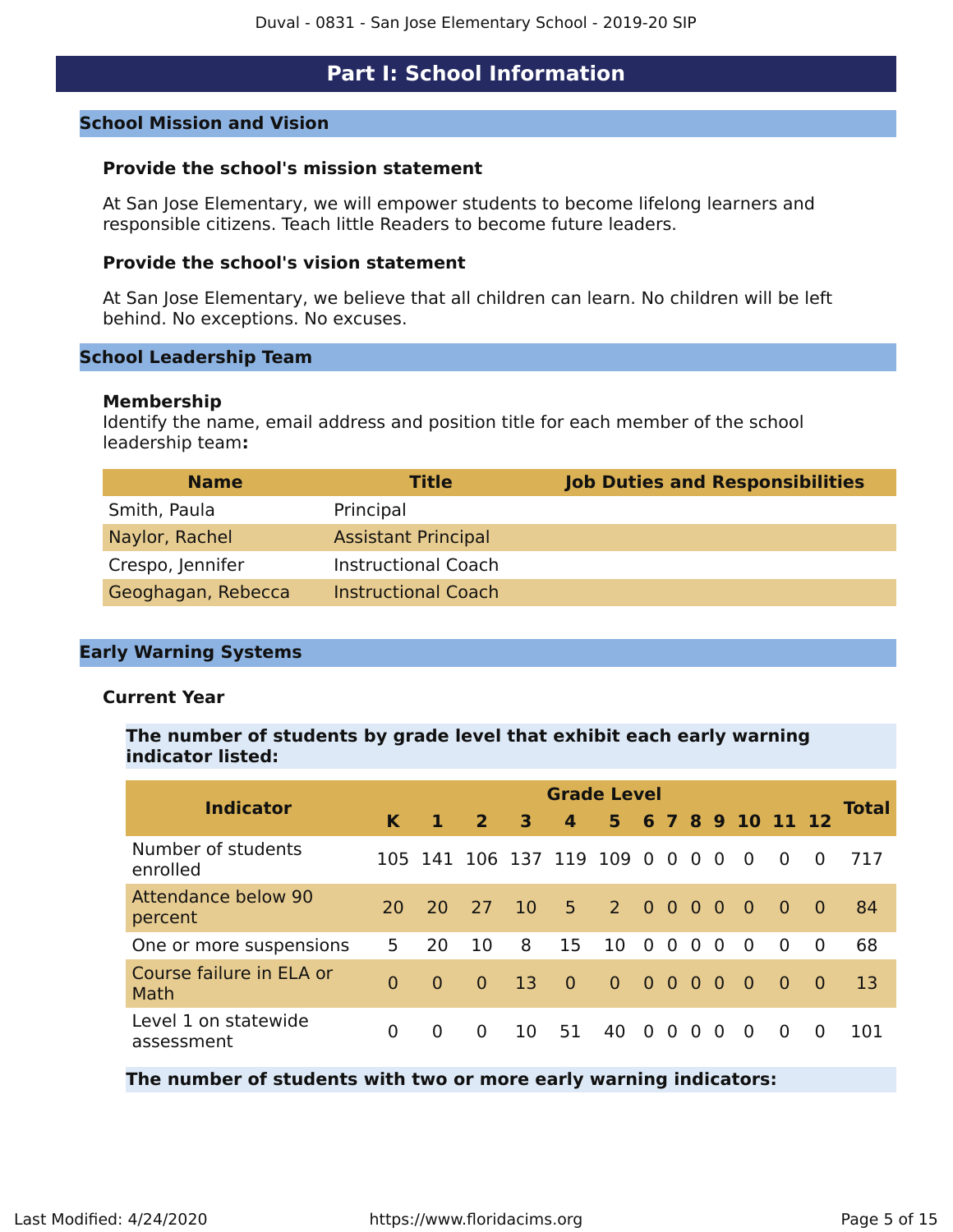| <b>Indicator</b>                                                      |  | <b>Grade Level</b> |  |  |  |  |  |  |  |  |  |  |                              |              |
|-----------------------------------------------------------------------|--|--------------------|--|--|--|--|--|--|--|--|--|--|------------------------------|--------------|
|                                                                       |  |                    |  |  |  |  |  |  |  |  |  |  | K 1 2 3 4 5 6 7 8 9 10 11 12 | <b>Total</b> |
| Students with two or more indicators 5 3 0 13 65 40 0 0 0 0 0 0 0 126 |  |                    |  |  |  |  |  |  |  |  |  |  |                              |              |

### **The number of students identified as retainees:**

| <b>Indicator</b>                                                | <b>Grade Level</b> |  |  |  |  |  |  |  |  |  |  |                              |              |
|-----------------------------------------------------------------|--------------------|--|--|--|--|--|--|--|--|--|--|------------------------------|--------------|
|                                                                 |                    |  |  |  |  |  |  |  |  |  |  | K 1 2 3 4 5 6 7 8 9 10 11 12 | <b>Total</b> |
| <b>Retained Students: Current Year</b>                          |                    |  |  |  |  |  |  |  |  |  |  | 0 0 0 10 0 0 0 0 0 0 0 0 0   | -10          |
| Students retained two or more times 0 0 0 0 1 1 0 0 0 0 0 0 0 0 |                    |  |  |  |  |  |  |  |  |  |  |                              |              |

#### **FTE units allocated to school (total number of teacher units)** 41

**Date this data was collected or last updated** Thursday 8/29/2019

### **Prior Year - As Reported**

**The number of students by grade level that exhibit each early warning indicator:**

| <b>Indicator</b>                                                  | <b>Grade Level</b> | <b>Total</b> |
|-------------------------------------------------------------------|--------------------|--------------|
| Attendance below 90 percent                                       |                    |              |
| One or more suspensions                                           |                    |              |
| Course failure in ELA or Math                                     |                    |              |
| Level 1 on statewide assessment                                   |                    |              |
| The number of students with two or more early warning indicators: |                    |              |
| <b>Indicator</b>                                                  | <b>Grade Level</b> | Tota         |

Students with two or more indicators

#### **Prior Year - Updated**

### **The number of students by grade level that exhibit each early warning indicator:**

| <b>Indicator</b>              | <b>Grade Level</b><br>K 1 2 3 4 5 6 7 8 9 10 11 12 |  |  |  |  |  |  |  |  |  |  |                           |  | Total |
|-------------------------------|----------------------------------------------------|--|--|--|--|--|--|--|--|--|--|---------------------------|--|-------|
|                               |                                                    |  |  |  |  |  |  |  |  |  |  |                           |  |       |
| Attendance below 90 percent   |                                                    |  |  |  |  |  |  |  |  |  |  | 0 0 0 0 0 0 0 0 0 0 0 0 0 |  |       |
| One or more suspensions       |                                                    |  |  |  |  |  |  |  |  |  |  | 0000000000000             |  |       |
| Course failure in ELA or Math |                                                    |  |  |  |  |  |  |  |  |  |  | 0 0 0 0 0 0 0 0 0 0 0 0 0 |  |       |
|                               |                                                    |  |  |  |  |  |  |  |  |  |  |                           |  |       |

**The number of students with two or more early warning indicators:**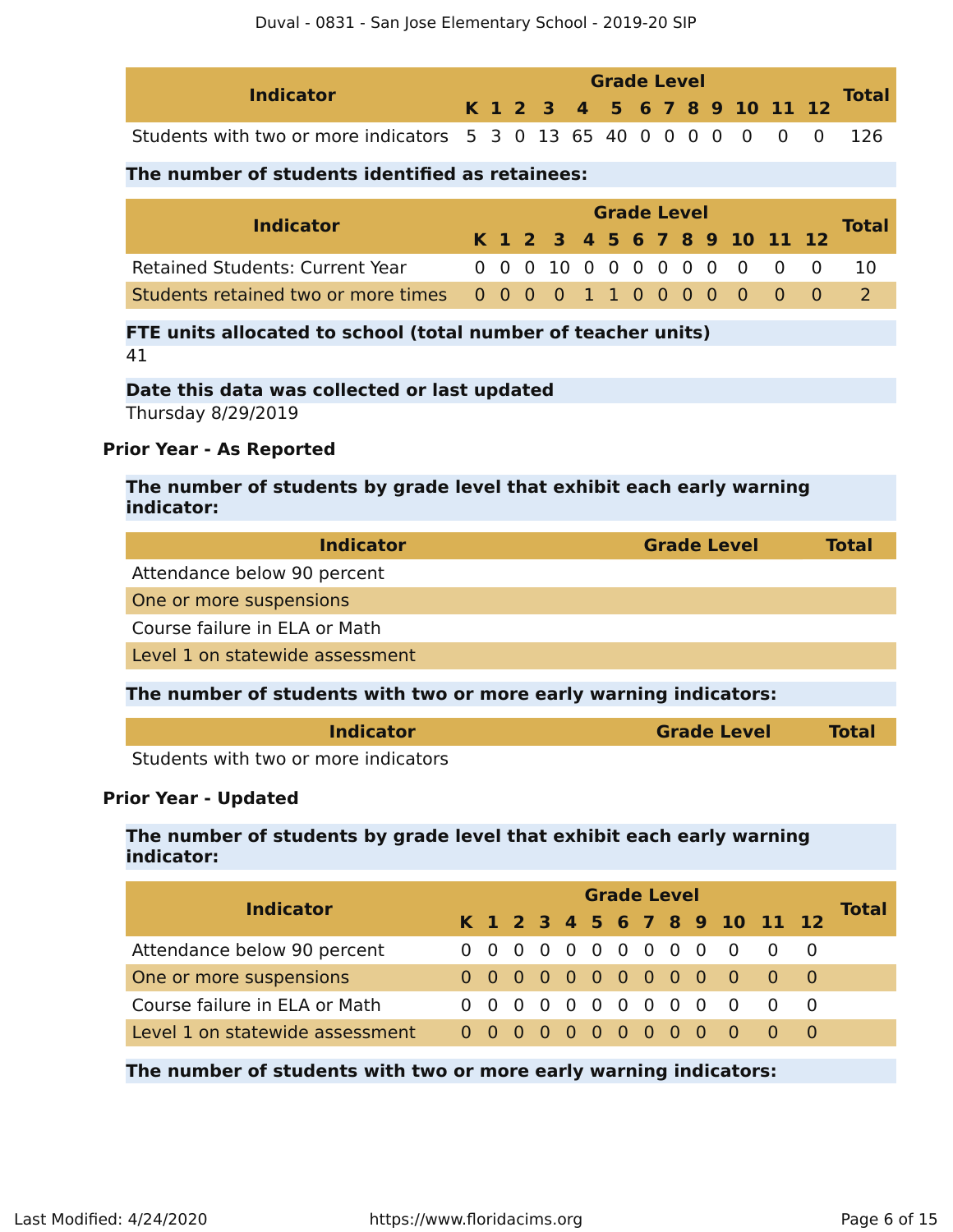| <b>Indicator</b> | <b>Grade Level</b> |  |  |  |  |  |  |  |  |  |  |                              | <b>Total</b> |
|------------------|--------------------|--|--|--|--|--|--|--|--|--|--|------------------------------|--------------|
|                  |                    |  |  |  |  |  |  |  |  |  |  | K 1 2 3 4 5 6 7 8 9 10 11 12 |              |
|                  |                    |  |  |  |  |  |  |  |  |  |  |                              |              |

## **Part II: Needs Assessment/Analysis**

#### <span id="page-6-0"></span>**School Data**

Please note that the district and state averages shown here represent the averages for similar school types (elementary, middle, high school, or combination schools).

| <b>School Grade Component</b>     |               | 2019            |              | 2018          |                 |              |  |  |  |
|-----------------------------------|---------------|-----------------|--------------|---------------|-----------------|--------------|--|--|--|
|                                   | <b>School</b> | <b>District</b> | <b>State</b> | <b>School</b> | <b>District</b> | <b>State</b> |  |  |  |
| <b>ELA Achievement</b>            | 37%           | 50%             | 57%          | 36%           | 50%             | 56%          |  |  |  |
| <b>ELA Learning Gains</b>         | 51%           | 56%             | 58%          | 51%           | 51%             | 55%          |  |  |  |
| <b>ELA Lowest 25th Percentile</b> | 47%           | 50%             | 53%          | 51%           | 46%             | 48%          |  |  |  |
| Math Achievement                  | 48%           | 62%             | 63%          | 55%           | 61%             | 62%          |  |  |  |
| Math Learning Gains               | 62%           | 63%             | 62%          | 62%           | 59%             | 59%          |  |  |  |
| Math Lowest 25th Percentile       | 57%           | 52%             | 51%          | 52%           | 48%             | 47%          |  |  |  |
| Science Achievement               | 34%           | 48%             | 53%          | 46%           | 55%             | 55%          |  |  |  |

| <b>EWS Indicators as Input Earlier in the Survey</b> |        |         |                                          |                 |       |               |              |
|------------------------------------------------------|--------|---------|------------------------------------------|-----------------|-------|---------------|--------------|
| <b>Indicator</b>                                     |        |         | <b>Grade Level (prior year reported)</b> |                 |       |               | <b>Total</b> |
|                                                      | Κ      |         |                                          |                 |       | 5             |              |
| Number of students enrolled                          | 105(0) | 141 (0) | 106(0)                                   | 137 (0) 119 (0) |       | 109(0) 717(0) |              |
| Attendance below 90 percent                          | 20()   | 20()    | 27()                                     | 10()            | 5 ()  | 2()           | 84(0)        |
| One or more suspensions                              | 5()    | 20(0)   | 10(0)                                    | 8(0)            | 15(0) | 10(0)         | 68(0)        |
| Course failure in ELA or Math                        | 0()    | 0(0)    | 0(0)                                     | 13(0)           | 0(0)  | 0(0)          | 13(0)        |
| Level 1 on statewide assessment                      | 0()    | 0(0)    | 0(0)                                     | 10(0)           | 51(0) | 40(0)         |              |

#### **Grade Level Data**

NOTE: This data is raw data and includes ALL students who tested at the school. This is not school grade data.

NOTE: An asterisk (\*) in any cell indicates the data has been suppressed due to fewer than 10 students tested, or all tested students scoring the same.

| <b>ELA</b>               |      |               |                 |                                                 |              |                                              |  |  |  |
|--------------------------|------|---------------|-----------------|-------------------------------------------------|--------------|----------------------------------------------|--|--|--|
| Grade<br>Year            |      | <b>School</b> | <b>District</b> | School-<br><b>District</b><br><b>Comparison</b> | <b>State</b> | School-<br><b>State</b><br><b>Comparison</b> |  |  |  |
| 03                       | 2019 | 29%           | 51%             | $-22%$                                          | 58%          | $-29%$                                       |  |  |  |
|                          | 2018 | 36%           | 50%             | $-14%$                                          | 57%          | $-21%$                                       |  |  |  |
| Same Grade Comparison    |      | $-7%$         |                 |                                                 |              |                                              |  |  |  |
| <b>Cohort Comparison</b> |      |               |                 |                                                 |              |                                              |  |  |  |
| 04                       | 2019 | 44%           | 52%             | $-8%$                                           |              | $-14%$                                       |  |  |  |
|                          | 2018 | 29%           | 49%             | $-20%$                                          | 56%          | $-27%$                                       |  |  |  |
| Same Grade Comparison    |      | 15%           |                 |                                                 |              |                                              |  |  |  |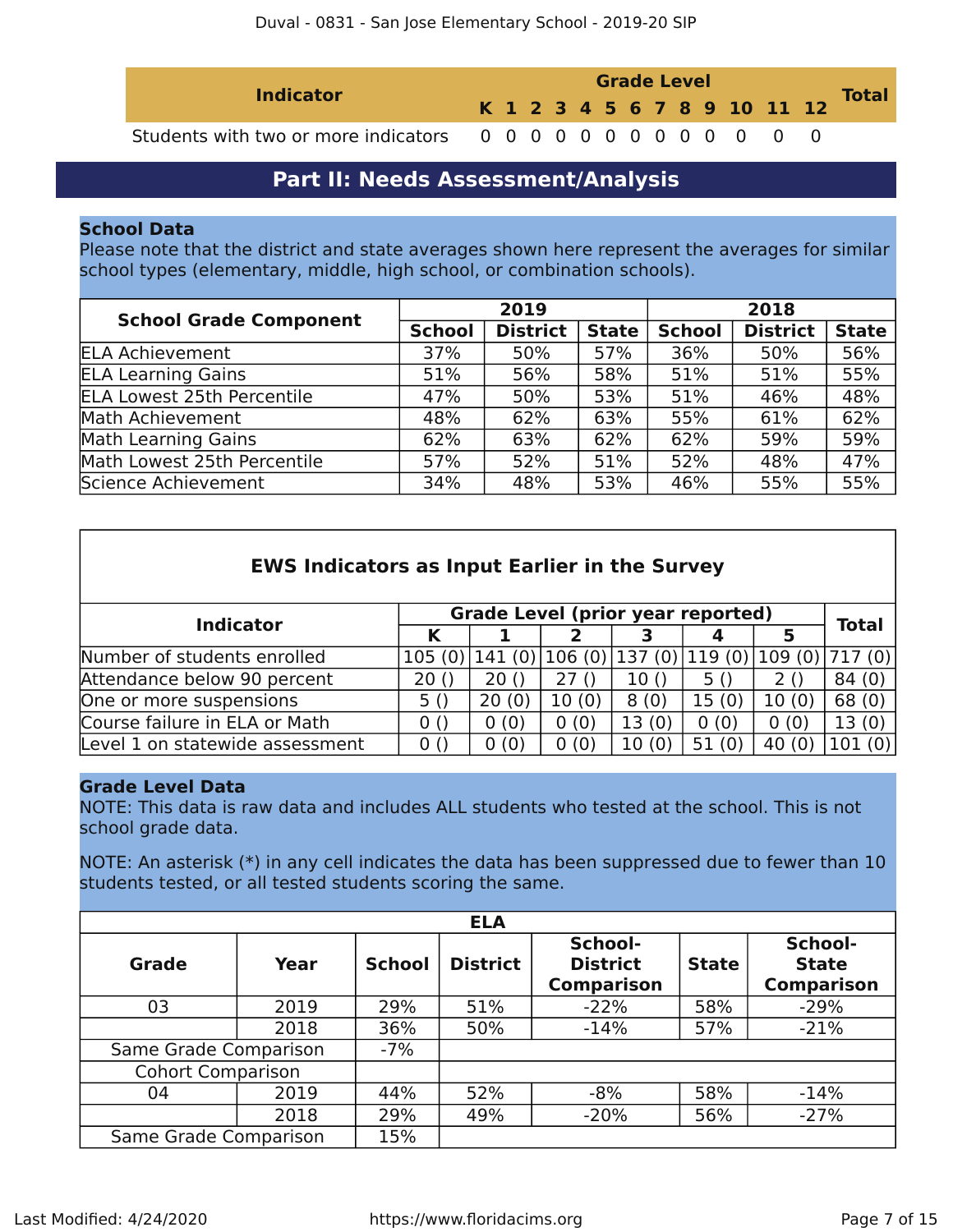| <b>ELA</b>               |      |               |                 |                                                 |              |                                              |  |  |  |
|--------------------------|------|---------------|-----------------|-------------------------------------------------|--------------|----------------------------------------------|--|--|--|
| <b>Grade</b><br>Year     |      | <b>School</b> | <b>District</b> | School-<br><b>District</b><br><b>Comparison</b> | <b>State</b> | School-<br><b>State</b><br><b>Comparison</b> |  |  |  |
| <b>Cohort Comparison</b> |      | 8%            |                 |                                                 |              |                                              |  |  |  |
| 05                       | 2019 | 30%           | 50%             | $-20%$                                          | 56%          | $-26%$                                       |  |  |  |
| 2018                     |      | 28%           | 51%             | $-23%$                                          | 55%          | $-27%$                                       |  |  |  |
| Same Grade Comparison    | 2%   |               |                 |                                                 |              |                                              |  |  |  |
| <b>Cohort Comparison</b> |      | $1\%$         |                 |                                                 |              |                                              |  |  |  |

| <b>MATH</b>              |       |        |                 |                                                 |     |                                              |  |  |  |
|--------------------------|-------|--------|-----------------|-------------------------------------------------|-----|----------------------------------------------|--|--|--|
| Grade                    | Year  |        | <b>District</b> | School-<br><b>District</b><br><b>Comparison</b> |     | School-<br><b>State</b><br><b>Comparison</b> |  |  |  |
| 03                       | 2019  | 41%    | 61%             | $-20%$                                          | 62% | $-21%$                                       |  |  |  |
|                          | 2018  | 57%    | 59%             | $-2%$                                           | 62% | $-5%$                                        |  |  |  |
| Same Grade Comparison    |       | $-16%$ |                 |                                                 |     |                                              |  |  |  |
| <b>Cohort Comparison</b> |       |        |                 |                                                 |     |                                              |  |  |  |
| 04                       | 2019  | 57%    | 64%             | $-7%$                                           | 64% | $-7%$                                        |  |  |  |
|                          | 2018  | 51%    | 60%             | $-9%$                                           | 62% | $-11%$                                       |  |  |  |
| Same Grade Comparison    |       | 6%     |                 |                                                 |     |                                              |  |  |  |
| <b>Cohort Comparison</b> |       | $0\%$  |                 |                                                 |     |                                              |  |  |  |
| 05                       | 2019  | 38%    | 57%             | $-19%$                                          | 60% | $-22%$                                       |  |  |  |
|                          | 2018  | 44%    | 61%             | $-17%$                                          | 61% | $-17%$                                       |  |  |  |
| Same Grade Comparison    | $-6%$ |        |                 |                                                 |     |                                              |  |  |  |
| <b>Cohort Comparison</b> |       | $-13%$ |                 |                                                 |     |                                              |  |  |  |

| <b>SCIENCE</b>           |        |               |                 |                                                 |              |                                              |  |  |  |  |
|--------------------------|--------|---------------|-----------------|-------------------------------------------------|--------------|----------------------------------------------|--|--|--|--|
| <b>Grade</b><br>Year     |        | <b>School</b> | <b>District</b> | School-<br><b>District</b><br><b>Comparison</b> | <b>State</b> | School-<br><b>State</b><br><b>Comparison</b> |  |  |  |  |
| 05                       | 2019   | 29%           | 49%             | $-20%$                                          | 53%          | $-24%$                                       |  |  |  |  |
| 2018                     |        | 40%           | 56%             | $-16%$                                          | 55%          | $-15%$                                       |  |  |  |  |
| Same Grade Comparison    | $-11%$ |               |                 |                                                 |              |                                              |  |  |  |  |
| <b>Cohort Comparison</b> |        |               |                 |                                                 |              |                                              |  |  |  |  |

## **Subgroup Data**

| <b>2019 SCHOOL GRADE COMPONENTS BY SUBGROUPS</b> |                    |                  |                          |                     |                   |                           |             |                   |                     |              |                                          |
|--------------------------------------------------|--------------------|------------------|--------------------------|---------------------|-------------------|---------------------------|-------------|-------------------|---------------------|--------------|------------------------------------------|
| <b>Subgroups</b>                                 | <b>ELA</b><br>Ach. | <b>ELA</b><br>LG | <b>ELA</b><br>LG<br>L25% | <b>Math</b><br>Ach. | <b>Math</b><br>LG | <b>Math</b><br>LG<br>L25% | Sci<br>Ach. | <b>SS</b><br>Ach. | <b>MS</b><br>Accel. | Grad<br>Rate | C & C<br><b>Accel</b><br>2016-17 2016-17 |
| <b>SWD</b>                                       | 12                 | 41               | 42                       | 21                  | 60                | 62                        | 18          |                   |                     |              |                                          |
| <b>ELL</b>                                       | 29                 | 47               | 43                       | 47                  | 65                | 58                        | 24          |                   |                     |              |                                          |
| <b>ASN</b>                                       | 43                 | 57               |                          | 57                  | 72                |                           | 21          |                   |                     |              |                                          |
| <b>BLK</b>                                       | 26                 | 32               | 33                       | 38                  | 53                | 58                        | 25          |                   |                     |              |                                          |
| <b>HSP</b>                                       | 38                 | 56               | 50                       | 53                  | 64                | 62                        | 39          |                   |                     |              |                                          |
| <b>MUL</b>                                       | 50                 |                  |                          | 50                  |                   |                           |             |                   |                     |              |                                          |
| <b>WHT</b>                                       | 45                 | 62               |                          | 40                  | 55                |                           | 47          |                   |                     |              |                                          |
| <b>FRL</b>                                       | 33                 | 47               | 38                       | 43                  | 61                | 60                        | 28          |                   |                     |              |                                          |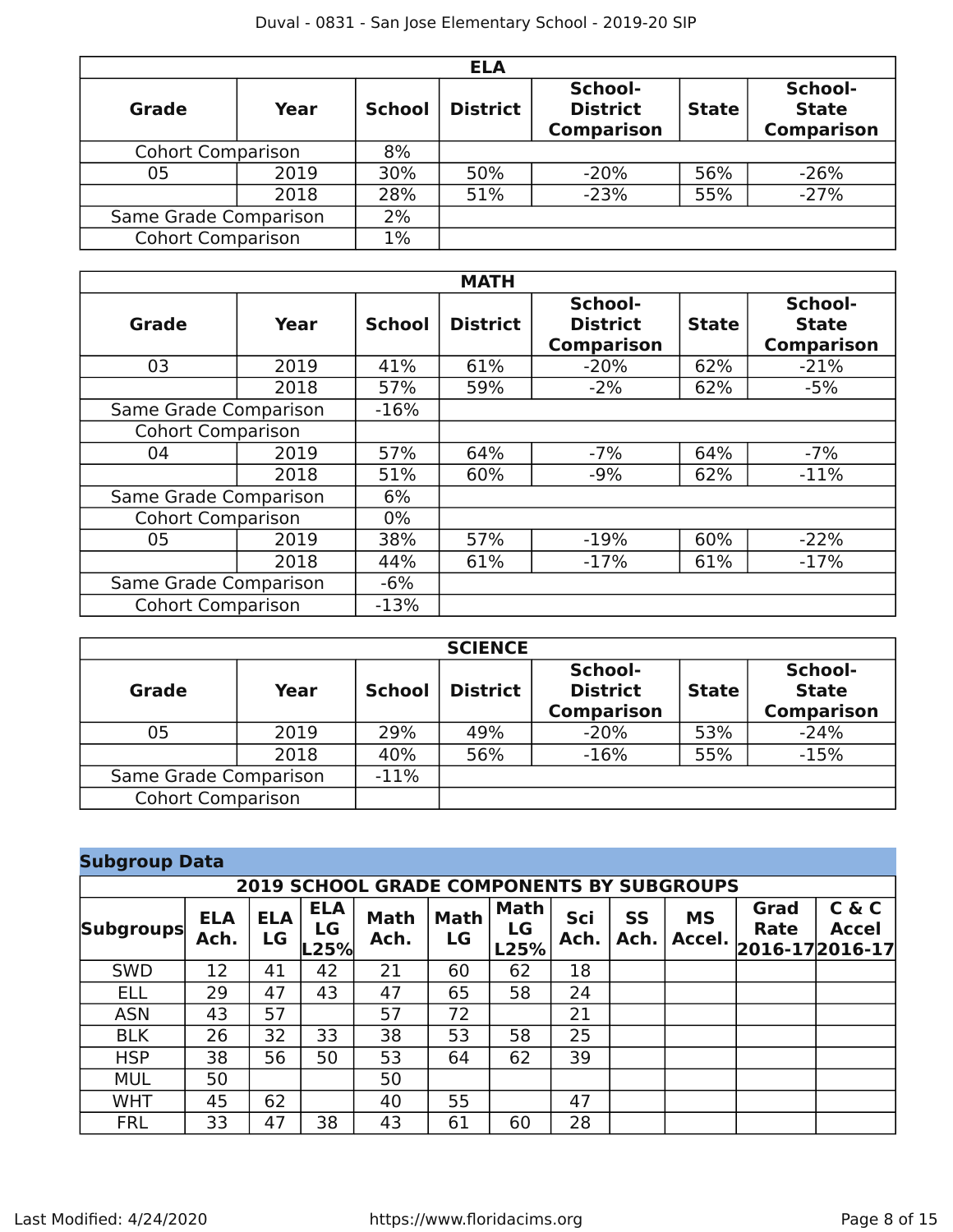|                  | <b>2018 SCHOOL GRADE COMPONENTS BY SUBGROUPS</b> |                  |                          |                     |                   |                    |             |            |                     |                                       |                       |
|------------------|--------------------------------------------------|------------------|--------------------------|---------------------|-------------------|--------------------|-------------|------------|---------------------|---------------------------------------|-----------------------|
| <b>Subgroups</b> | <b>ELA</b><br>Ach.                               | <b>ELA</b><br>LG | <b>ELA</b><br>LG<br>.25% | <b>Math</b><br>Ach. | <b>Math</b><br>LG | Math<br>LG<br>L25% | Sci<br>Ach. | SS<br>Ach. | <b>MS</b><br>Accel. | Grad<br><b>Rate</b><br>2015-162015-16 | C & C<br><b>Accel</b> |
| <b>SWD</b>       | 23                                               | 52               | 50                       | 30                  | 50                | 40                 | 36          |            |                     |                                       |                       |
| <b>ELL</b>       | 25                                               | 52               | 48                       | 52                  | 60                | 58                 | 35          |            |                     |                                       |                       |
| <b>ASN</b>       | 32                                               | 62               | 70                       | 53                  | 59                |                    |             |            |                     |                                       |                       |
| <b>BLK</b>       | 25                                               | 34               | 30                       | 41                  | 55                | 43                 | 35          |            |                     |                                       |                       |
| <b>HSP</b>       | 34                                               | 54               | 43                       | 60                  | 68                | 62                 | 50          |            |                     |                                       |                       |
| <b>MUL</b>       | 50                                               |                  |                          | 64                  |                   |                    |             |            |                     |                                       |                       |
| <b>WHT</b>       | 58                                               | 63               |                          | 59                  | 55                | 40                 | 64          |            |                     |                                       |                       |
| <b>FRL</b>       | 34                                               | 49               | 49                       | 53                  | 61                | 50                 | 43          |            |                     |                                       |                       |

## **ESSA Data**

This data has been updated for the 2018-19 school year as of 7/16/2019.

| <b>ESSA Federal Index</b>                                                       |                 |  |  |  |  |
|---------------------------------------------------------------------------------|-----------------|--|--|--|--|
| ESSA Category (TS&I or CS&I)                                                    | <b>TS&amp;I</b> |  |  |  |  |
| <b>OVERALL Federal Index - All Students</b>                                     |                 |  |  |  |  |
| <b>OVERALL Federal Index Below 41% All Students</b>                             | <b>NO</b>       |  |  |  |  |
| <b>Total Number of Subgroups Missing the Target</b>                             | $\overline{2}$  |  |  |  |  |
| Progress of English Language Learners in Achieving English Language Proficiency | 60              |  |  |  |  |
| <b>Total Points Earned for the Federal Index</b>                                | 396             |  |  |  |  |
| Total Components for the Federal Index                                          | 8               |  |  |  |  |
| <b>Percent Tested</b>                                                           | 100%            |  |  |  |  |
| <b>Subgroup Data</b>                                                            |                 |  |  |  |  |
| <b>Students With Disabilities</b>                                               |                 |  |  |  |  |
| Federal Index - Students With Disabilities                                      | 39              |  |  |  |  |
| Students With Disabilities Subgroup Below 41% in the Current Year?              | <b>YES</b>      |  |  |  |  |
| Number of Consecutive Years Students With Disabilities Subgroup Below 32%       | $\Omega$        |  |  |  |  |
| <b>English Language Learners</b>                                                |                 |  |  |  |  |
| Federal Index - English Language Learners                                       | 47              |  |  |  |  |
| English Language Learners Subgroup Below 41% in the Current Year?               | <b>NO</b>       |  |  |  |  |
| Number of Consecutive Years English Language Learners Subgroup Below 32%        | $\overline{0}$  |  |  |  |  |
| <b>Asian Students</b>                                                           |                 |  |  |  |  |
| Federal Index - Asian Students                                                  | 52              |  |  |  |  |
| Asian Students Subgroup Below 41% in the Current Year?                          | <b>NO</b>       |  |  |  |  |
| Number of Consecutive Years Asian Students Subgroup Below 32%                   | 0               |  |  |  |  |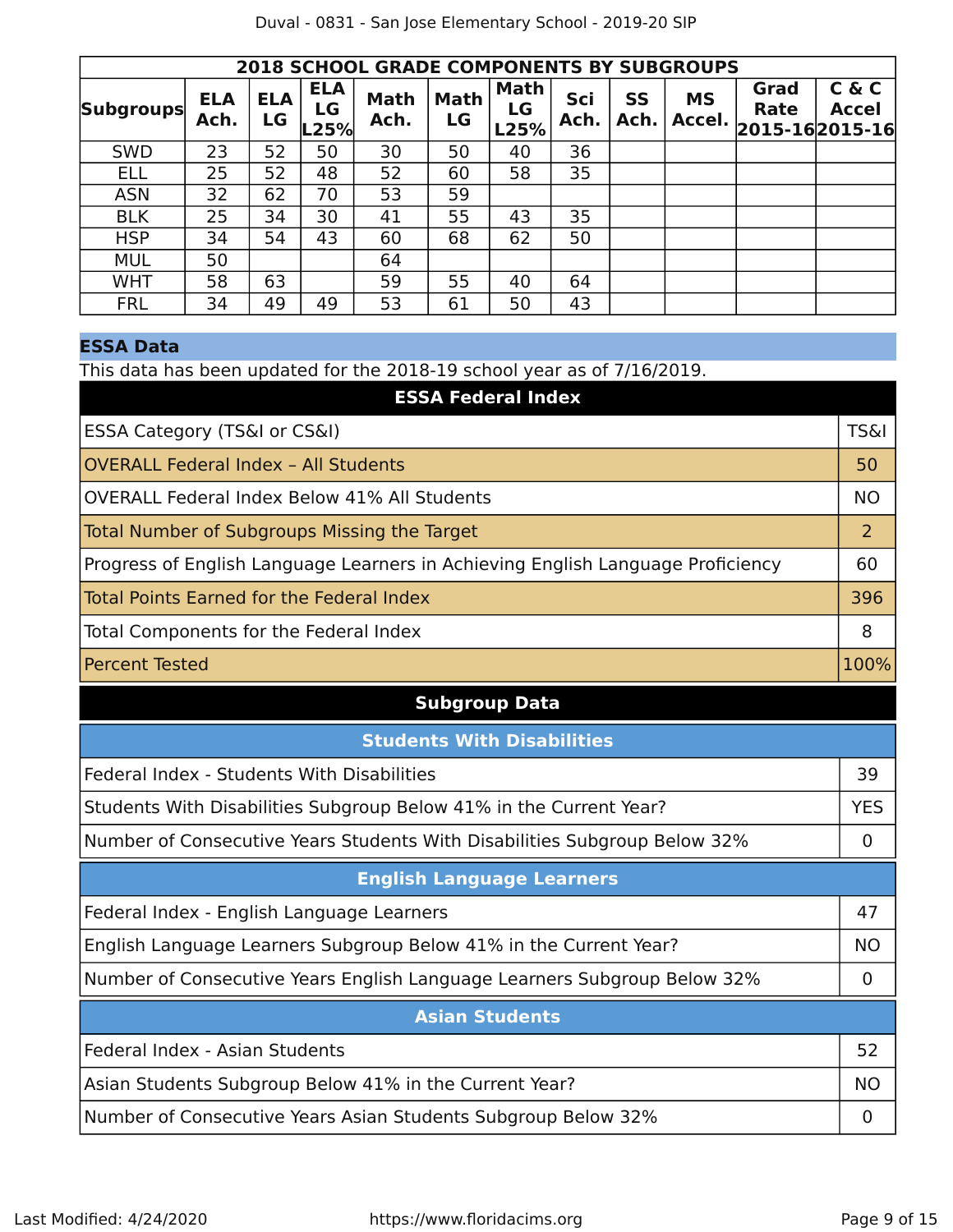Duval - 0831 - San Jose Elementary School - 2019-20 SIP

| <b>Black/African American Students</b>                                                |             |
|---------------------------------------------------------------------------------------|-------------|
| Federal Index - Black/African American Students                                       | 40          |
| Black/African American Students Subgroup Below 41% in the Current Year?               | <b>YES</b>  |
| Number of Consecutive Years Black/African American Students Subgroup Below 32%        | 0           |
| <b>Hispanic Students</b>                                                              |             |
| Federal Index - Hispanic Students                                                     | 53          |
| Hispanic Students Subgroup Below 41% in the Current Year?                             | <b>NO</b>   |
| Number of Consecutive Years Hispanic Students Subgroup Below 32%                      | $\mathbf 0$ |
| <b>Multiracial Students</b>                                                           |             |
| Federal Index - Multiracial Students                                                  | 50          |
| Multiracial Students Subgroup Below 41% in the Current Year?                          | NO.         |
| Number of Consecutive Years Multiracial Students Subgroup Below 32%                   | 0           |
| <b>Native American Students</b>                                                       |             |
| Federal Index - Native American Students                                              |             |
| Native American Students Subgroup Below 41% in the Current Year?                      | N/A         |
| Number of Consecutive Years Native American Students Subgroup Below 32%               | $\mathbf 0$ |
| <b>Pacific Islander Students</b>                                                      |             |
| Federal Index - Pacific Islander Students                                             |             |
| Pacific Islander Students Subgroup Below 41% in the Current Year?                     | N/A         |
| Number of Consecutive Years Pacific Islander Students Subgroup Below 32%              | 0           |
| <b>White Students</b>                                                                 |             |
| Federal Index - White Students                                                        | 50          |
| White Students Subgroup Below 41% in the Current Year?                                | <b>NO</b>   |
| Number of Consecutive Years White Students Subgroup Below 32%                         | 0           |
| <b>Economically Disadvantaged Students</b>                                            |             |
| Federal Index - Economically Disadvantaged Students                                   | 46          |
| Economically Disadvantaged Students Subgroup Below 41% in the Current Year?           | <b>NO</b>   |
| Number of Consecutive Years Economically Disadvantaged Students Subgroup Below<br>32% | 0           |

**Analysis**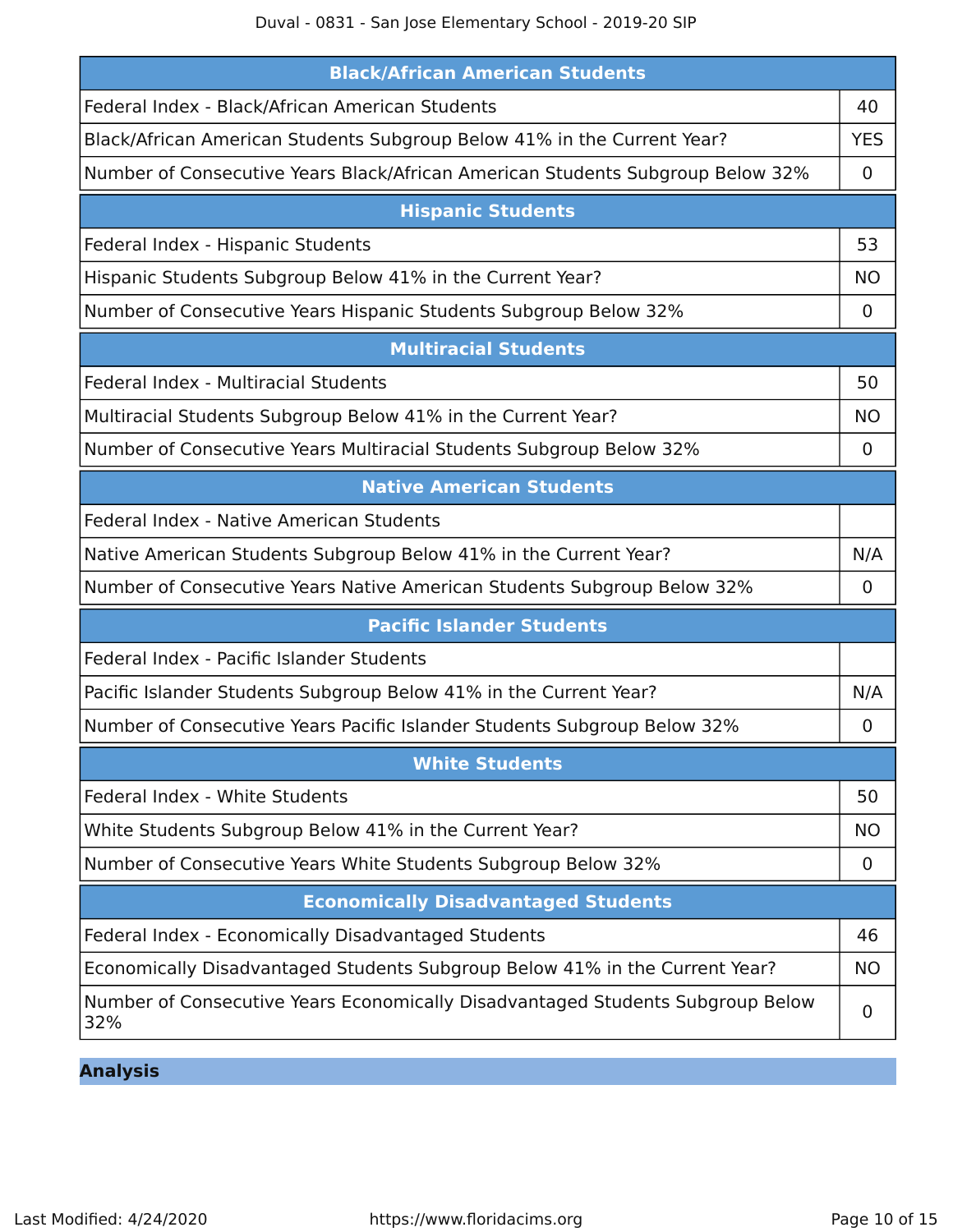#### **Data Reflection**

Answer the following reflection prompts after examining any/all relevant school data sources (see guide for examples for relevant data sources).

#### **Which data component showed the lowest performance? Explain the contributing factor(s) to last year's low performance and discuss any trends**

SWD is the lowest for all 3 content and the concern is the fidelity of the small group instruction of VE teacher; Skill of VE teacher to instruct on grade level content for push-in support for student needs.

#### **Which data component showed the greatest decline from the prior year? Explain the factor(s) that contributed to this decline**

Largest decline in white students in reading, science and math proficiency. Factor of small group instruction focused on LPQs or bubble students, not supporting those on grade level or proficient.

#### **Which data component had the greatest gap when compared to the state average? Explain the factor(s) that contributed to this gap and any trends**

3rd grade Reading has largest gap at -24%; There were huge curriculum gaps in Reading where this grade level did not have phonics for a year and then transitioned between 2 core curriculum within past 3 years.

#### **Which data component showed the most improvement? What new actions did your school take in this area?**

4th grade Reading improved by 15% for grade level comparison and cohort comparison of 8% growth. Top Score writing was new element to integrate writing and reading and several students had 2 years of Phonics for Reading.

#### **Reflecting on the EWS data from Part I (D), identify one or two potential areas of concern? (see Guidance tab for additional information)**

Attendance rate 24% of population is here less 90% present.

#### **Rank your highest priorities (maximum of 5) for schoolwide improvement in the upcoming school year**

- 1. Reading Intervention of RMSE & Corrective to close gaps in K 5
- 2. Small group instruction that is strategic and differentiated
- 3. Acaletics for grade level content math via standards
- 4. Students discourse with deeper level of collaboration of specific protocols

5.

## **Part III: Planning for Improvement**

<span id="page-10-0"></span>**Areas of Focus:**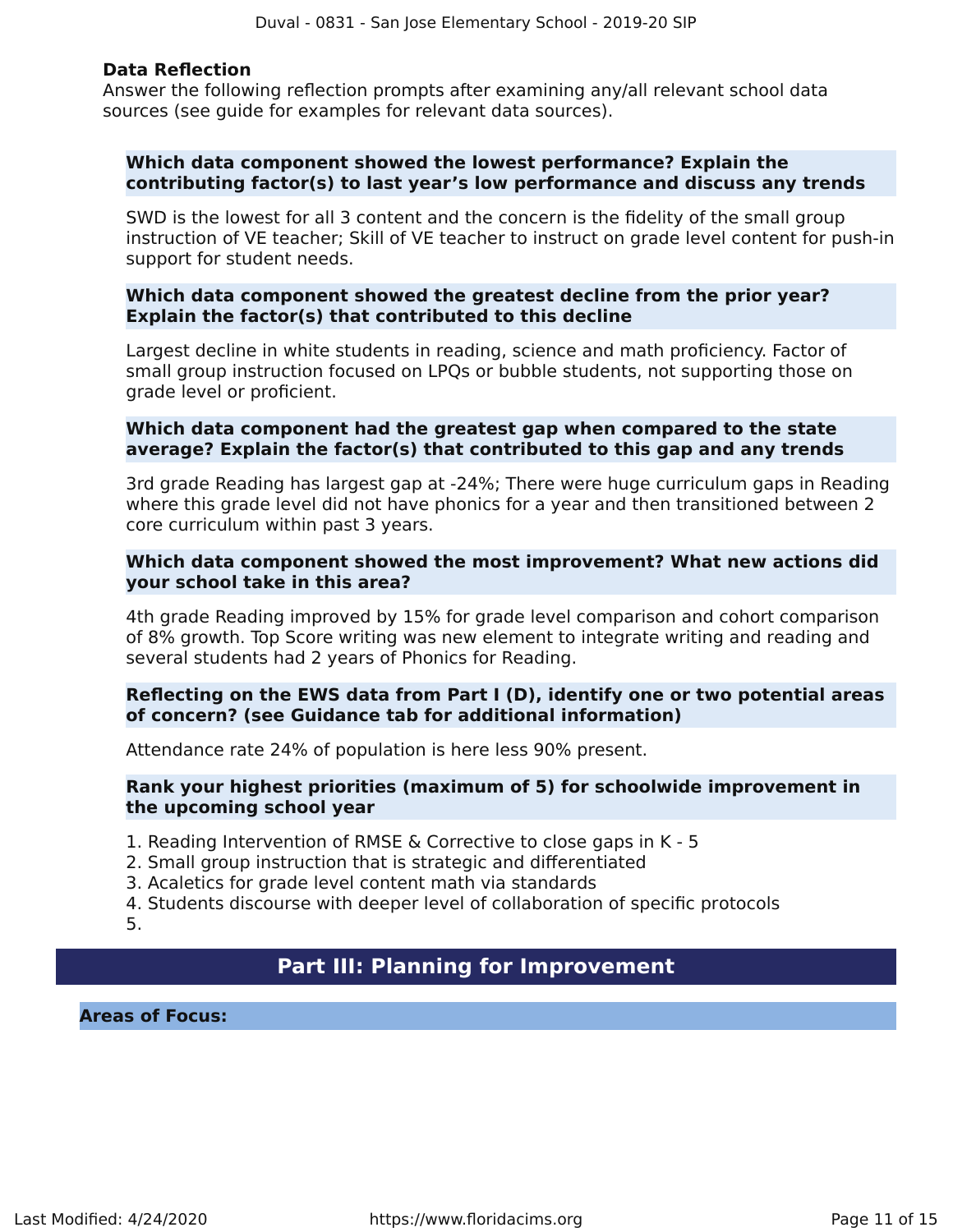| #1                                                                           |                                                                                                                                                                                                                                                                                                                                                                                                                                                                                                                                                                                                                                                                                                                                                                                                                                                                              |
|------------------------------------------------------------------------------|------------------------------------------------------------------------------------------------------------------------------------------------------------------------------------------------------------------------------------------------------------------------------------------------------------------------------------------------------------------------------------------------------------------------------------------------------------------------------------------------------------------------------------------------------------------------------------------------------------------------------------------------------------------------------------------------------------------------------------------------------------------------------------------------------------------------------------------------------------------------------|
| <b>Title</b>                                                                 | <b>Reading Proficiency</b>                                                                                                                                                                                                                                                                                                                                                                                                                                                                                                                                                                                                                                                                                                                                                                                                                                                   |
| <b>Rationale</b>                                                             | Only 37% of our student are reading on grade level with only one<br>percentage gain from 2018 to 2019.                                                                                                                                                                                                                                                                                                                                                                                                                                                                                                                                                                                                                                                                                                                                                                       |
| <b>State the</b><br>measureable<br>outcome the<br>school plans to<br>achieve | We plan to increase our proficiency to 45% (an increase of $+8$ points)                                                                                                                                                                                                                                                                                                                                                                                                                                                                                                                                                                                                                                                                                                                                                                                                      |
| <b>Person</b><br>responsible for<br>monitoring<br>outcome                    | Paula Smith (smithp10@duvalschools.org)                                                                                                                                                                                                                                                                                                                                                                                                                                                                                                                                                                                                                                                                                                                                                                                                                                      |
| <b>Evidence-</b><br>based Strategy<br><b>Rationale for</b>                   | A Reading Coach will be position will be used for reading achievement<br>progress by leading PLC groups for strategic weekly planning, modeling<br>and co-teaching to improve instructional practice as well as provide<br>professional development and consistent coaching for teachers.<br>Two Reading Interventionists will be purchased to implement targeted<br>groups in K - 5th grade for tier II intervention during grade level RTI blocks<br>schoolwide.<br>Materials will be purchased to support lowest performing quartile students<br>in 3rd, 4th and 5th grades Materials include but are not limited to Reading<br>Mastery Signature Edition, Corrective Reading, LLI kits, and Benchmark<br>Solucions (Spanish Language Arts).<br>Site Licenses for Teacher Memberships for VocabularySpellingcity.com to<br>support our high needs of language acquisition |
| <b>Evidence-</b><br>based Strategy                                           | Due to our large percentage of ELL learners (48%), language acquisition<br>with emphasis on vocabulary and word analysis                                                                                                                                                                                                                                                                                                                                                                                                                                                                                                                                                                                                                                                                                                                                                     |
| <b>Action Step</b>                                                           |                                                                                                                                                                                                                                                                                                                                                                                                                                                                                                                                                                                                                                                                                                                                                                                                                                                                              |
| <b>Description</b>                                                           | 1. Implementation of RSME in Kinder, 1st and 2nd grade for reading<br>foundational skills of phonics, phonemes, and phonemic awareness to<br>develop oral skills.<br>2. Implementation of Corrective Reading in 3rd grade and 4th & 5th LPQ<br>students to develop comprehension through word analysis and vocabulary<br>3. Progress monitoring through weekly reading records and other informal<br>and formal assessments such as district PMAs<br>4. Implementation of Writing City for K - 3rd grades and Top Score Writing<br>for 4th & 5th grades to develop literacy through writing and grammar<br>5. Strategic RTI blocks per grade level to provide specific intervention to<br>develop fluency and comprehension                                                                                                                                                  |
| <b>Person</b><br><b>Responsible</b>                                          | Rachel Naylor (naylorr@duvalschools.org)                                                                                                                                                                                                                                                                                                                                                                                                                                                                                                                                                                                                                                                                                                                                                                                                                                     |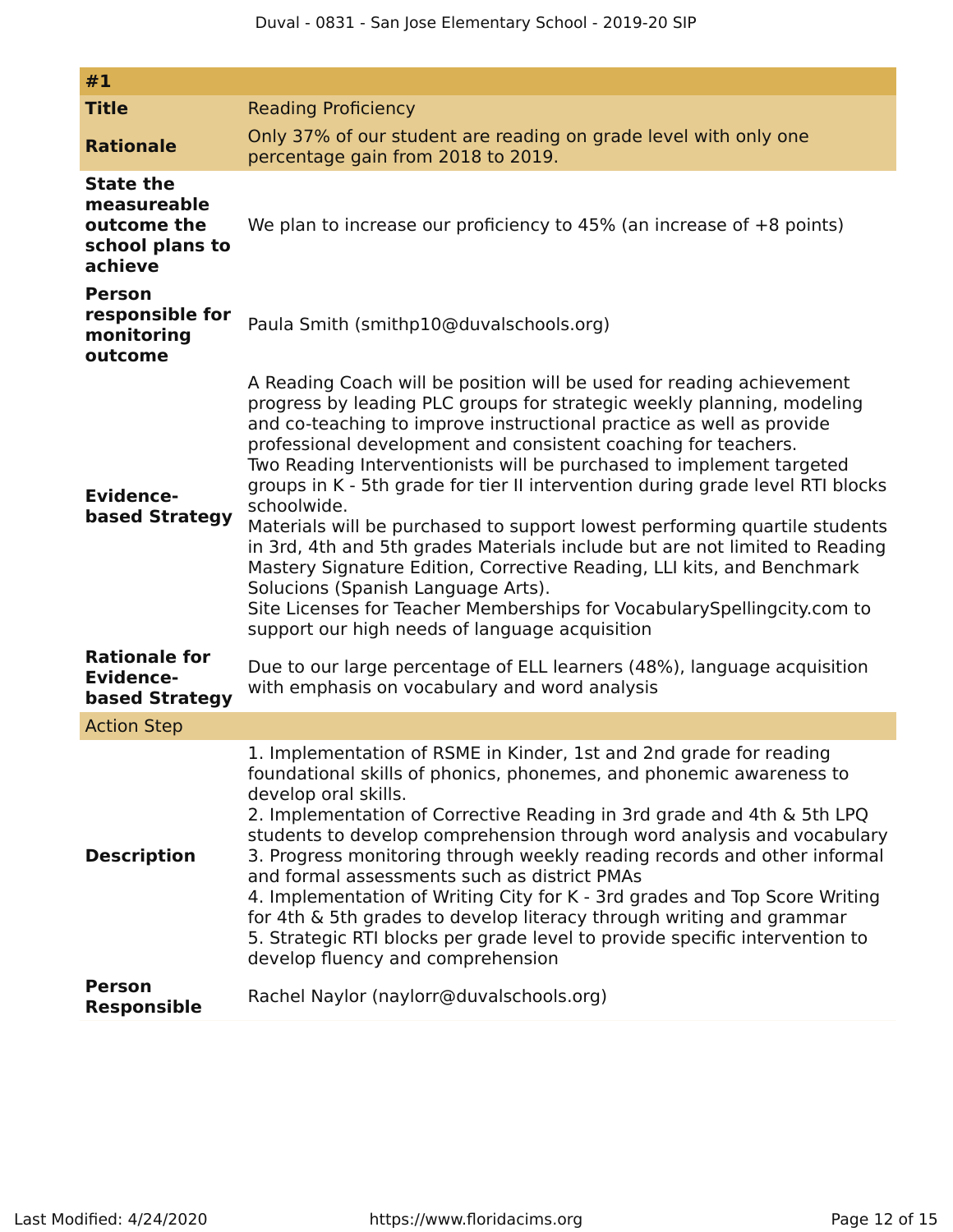| #2                                                                           |                                                                                                                                                                                                                                                                   |
|------------------------------------------------------------------------------|-------------------------------------------------------------------------------------------------------------------------------------------------------------------------------------------------------------------------------------------------------------------|
| <b>Title</b>                                                                 | <b>ESSA subgroup of Black students</b>                                                                                                                                                                                                                            |
| <b>Rationale</b>                                                             | only 40% of Black students are meeting the target improvement for<br>proficiency; There was an increase of +1 point but its only 26%<br>Reading on grade level.                                                                                                   |
| <b>State the</b><br>measureable<br>outcome the<br>school plans to<br>achieve | We will improve our Black students percent proficient to 42%, a 18<br>point gain.                                                                                                                                                                                 |
| <b>Person responsible</b><br>for monitoring<br>outcome                       | Jennifer Crespo (crespoj@duvalschools.org)                                                                                                                                                                                                                        |
| <b>Evidence-based</b><br><b>Strategy</b>                                     | Daily small group instruction with targeted group with interventionist<br>and Reading teacher to provide both differentiated skills deficits<br>instruction and scaffolded grade level standards work through guided<br>reading.                                  |
| <b>Rationale for</b><br><b>Evidence-based</b><br><b>Strategy</b>             | Teacher-led small group guided instruction allows for explicit<br>instruction for skills and standards needs.                                                                                                                                                     |
| <b>Action Step</b>                                                           |                                                                                                                                                                                                                                                                   |
| <b>Description</b>                                                           | 1. Baseline assessment of placement test for Direct instruction<br>curriculum<br>2. Multiple sessions per week of guided reading with grade level text<br>3. Daily sessions of Direct Instruction skills sessions to build<br>foundational strategies<br>4.<br>5. |
| <b>Person</b><br><b>Responsible</b>                                          | Jennifer Crespo (crespoj@duvalschools.org)                                                                                                                                                                                                                        |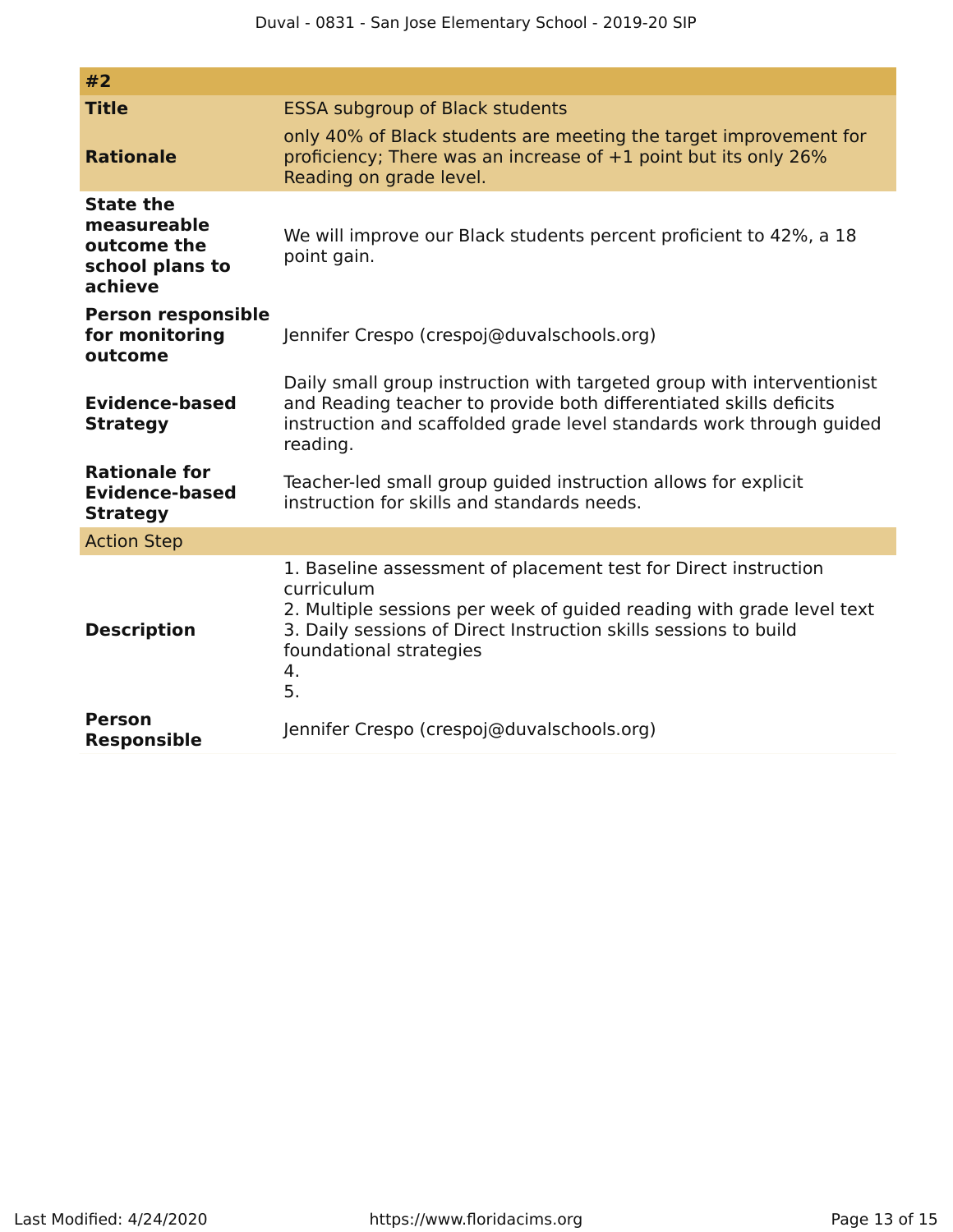| #3                                                                     |                                                                                                                                                                                                                                                      |
|------------------------------------------------------------------------|------------------------------------------------------------------------------------------------------------------------------------------------------------------------------------------------------------------------------------------------------|
| <b>Title</b>                                                           | <b>ESSA subgroup of SWD students</b>                                                                                                                                                                                                                 |
| <b>Rationale</b>                                                       | Only 12% of ESE students were proficient and a decline of -12<br>points from previous year's results. There were 41% to make<br>learning gains                                                                                                       |
| <b>State the measureable</b><br>outcome the school plans<br>to achieve | We will increase our level of proficient students of SWD to 25%<br>to double our current                                                                                                                                                             |
| <b>Person responsible for</b><br>monitoring outcome                    | Rachel Naylor (naylorr@duvalschools.org)                                                                                                                                                                                                             |
| <b>Evidence-based Strategy</b>                                         | VE Teacher will also be trained on specific Direct Instruction<br>curriculum to assure SWD students are receiving targeted<br>instruction in deficit skills                                                                                          |
| <b>Rationale for Evidence-</b><br>based Strategy                       | VE teacher and Reading teacher will provide daily small group<br>instruction to support learning targets for SWD students                                                                                                                            |
| <b>Action Step</b>                                                     |                                                                                                                                                                                                                                                      |
| <b>Description</b>                                                     | 1. Baseline assessment for homogenous small groupings<br>2. Daily intervention with Direct Instruction for foundational<br>skills<br>3. Exposure to grade level standard work through guided<br>reading sessions multiple times per week<br>4.<br>5. |
| <b>Person Responsible</b>                                              | [no one identified]                                                                                                                                                                                                                                  |
|                                                                        |                                                                                                                                                                                                                                                      |

**Additional Schoolwide Improvement Priorities** (optional)

### **After choosing your Area(s) of Focus, explain how you will address the remaining schoolwide improvement priorities (see the Guidance tab for more information)**

We will implement Reading Intervention block for K - 5 with Direct Instruction materials to address foundational skills in K -2 as well as vocabulary and comprehension grade level text in various genres. We will also build on literacy skills with Top Score writing for 4th and 5th and Writing City for K - 3rd to incorporate analysis of text and written responses.

## **Part IV: Title I Requirements**

## <span id="page-13-0"></span>**Additional Title I Requirements**

This section must be completed if the school is implementing a Title I, Part A schoolwide program and opts to use the Schoolwide Improvement Plan to satisfy the requirements of the schoolwide program plan, as outlined in the Every Student Succeeds Act, Public Law No. 114-95, § 1114(b). This section is not required for non-Title I schools.

**Describe how the school plans to build positive relationships with parents, families, and other community stakeholders to fulfill the school's mission and support the needs of students**